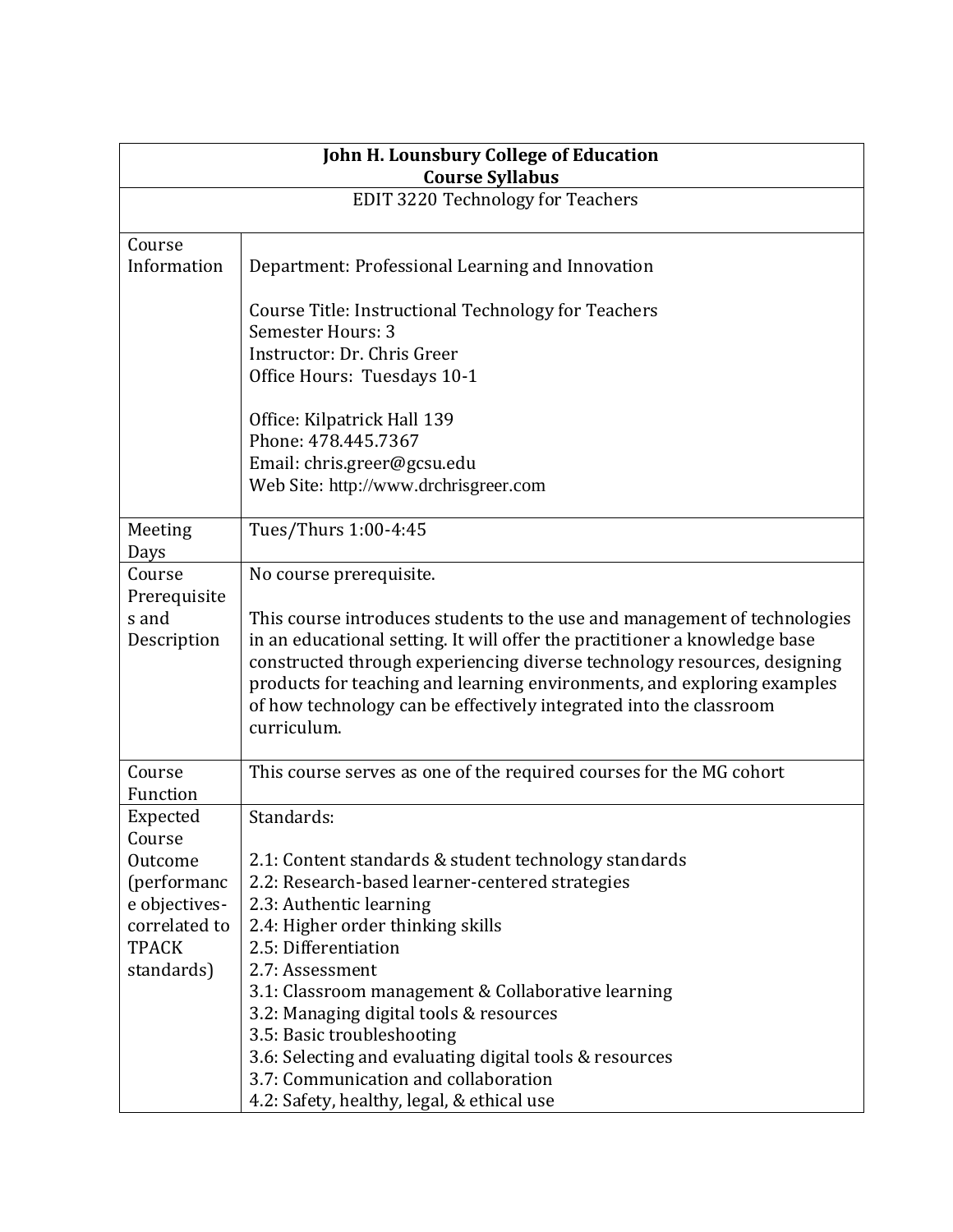|                                                               | Objectives:                                                                                                                                                                                                                                                                                                                                                                                                                                                                                                                                                                                                                                                                                                                                                                                                                                                                                                                                                                                                                                         |
|---------------------------------------------------------------|-----------------------------------------------------------------------------------------------------------------------------------------------------------------------------------------------------------------------------------------------------------------------------------------------------------------------------------------------------------------------------------------------------------------------------------------------------------------------------------------------------------------------------------------------------------------------------------------------------------------------------------------------------------------------------------------------------------------------------------------------------------------------------------------------------------------------------------------------------------------------------------------------------------------------------------------------------------------------------------------------------------------------------------------------------|
|                                                               | Demonstrate introductory knowledge, skills, and understanding of<br>$\bullet$<br>concepts related to technology<br>Determine how various technology tools might benefit teaching and<br>learning processes, based on ISTE and TPACK standards<br>Use technology to enhance personal productivity as a teacher<br>$\bullet$<br>Demonstrate a working knowledge of various tools such as Web 2.0 and<br>$\bullet$<br>Multimedia production tools<br>Identify, evaluate, and utilize online educational resources<br>$\bullet$<br>Design and develop technology-enhanced instructional materials by<br>considering learner characteristics, technology affordances, and<br>content/technology standards<br>Recognize various implications for computer use in K-12 schools and<br>$\bullet$<br>other educational settings<br>Reflect on literature and course activities related to technology use in<br>educational settings<br>Develop a professional website that contains all of the projects that you<br>$\bullet$<br>have created in this course |
| Required<br>$Text(s)$ ,<br>Materials,<br>and Reading<br>Lists | Required text:<br>Readings from content-related journals, magazines, and other online<br>resources. These will be provided to students in a timely manner.<br><b>Required Materials:</b><br>Dropbox or Google Drive<br>٠<br>Livetext<br>iPad<br>$\bullet$<br>Required Systems:<br>The JHL COE has adopted LiveText to manage our assessment system.<br>Each student in every degree program will be required to purchase an<br>account with LiveText and use it in various courses throughout the<br>program. It can be obtained from http://www.livetext.com/. If you have<br>questions regarding LiveText, please feel free to contact me. In<br>particular, your work in LiveText will lead to a culminating Professional<br>Portfolio, a unit-wide decision point. In this course, LiveText will be<br>used for submitting selected assignment. Some of these assignments<br>may be included in your end-of-degree program e-portfolio.                                                                                                         |
| Class<br>Expectations                                         | Students are expected to complete the assignment(s) for this course on<br>time and in an exceptional manner. All students are also required to<br>turn in assignments as requested. It is the students' responsibility to                                                                                                                                                                                                                                                                                                                                                                                                                                                                                                                                                                                                                                                                                                                                                                                                                           |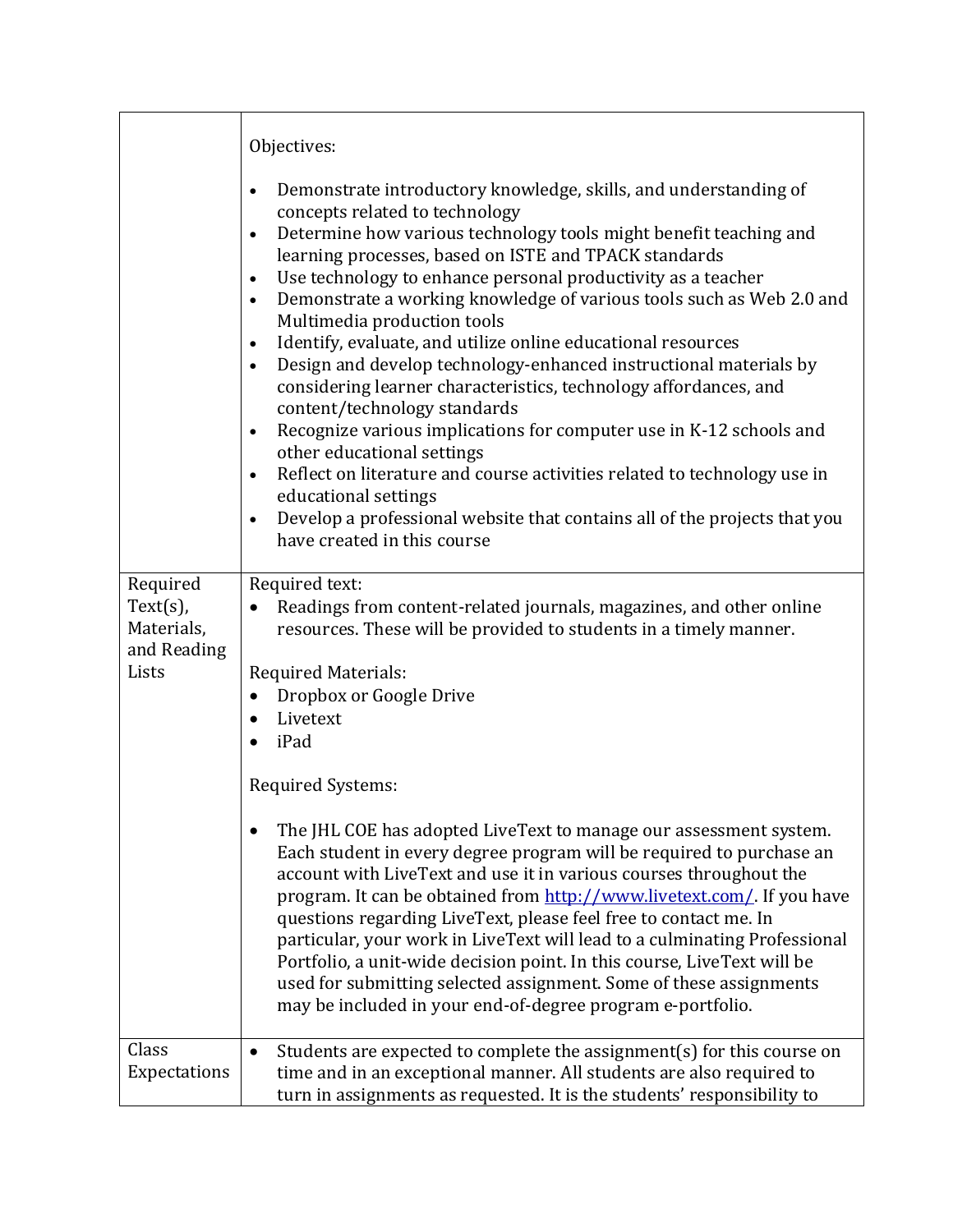| double-check assignment requirements as they work on and verify the<br>accuracy of their assignment submissions before and after submitting<br>them. Please remember your submitted work represents you.                                                                                                                                                                                                                                                                                                                                                                                       |
|------------------------------------------------------------------------------------------------------------------------------------------------------------------------------------------------------------------------------------------------------------------------------------------------------------------------------------------------------------------------------------------------------------------------------------------------------------------------------------------------------------------------------------------------------------------------------------------------|
| Attendance to this course is mandatory. You will not receive an A in this<br>course if you miss more than 2 required classes this semester, regardless<br>of how well you do on your projects. I track attendance every class.                                                                                                                                                                                                                                                                                                                                                                 |
| Using your cell phone or social media during class time will result in a<br>lower class participation grade. I notice, even though I might not call you<br>out.                                                                                                                                                                                                                                                                                                                                                                                                                                |
| All work in this course must be yours and only yours. You will create all<br>projects from scratch and any evidence to the contrary will result in<br>total loss of credit.                                                                                                                                                                                                                                                                                                                                                                                                                    |
| Assignments will not be accepted more than one week after the posted<br>due date. When you submit your project in Livetext, you can see if it has<br>been successfully submitted. It is up to you to ensure it was successfully<br>submitted to me by the due date. If an assignment is submitted late<br>(after the posted due date but within the one-week limit), the highest<br>possible grade will be 80%. This grading time frame will be strictly<br>enforced. It not only contributes to timely submission and assessment, it<br>demonstrates your student and career professionalism. |
| As we are dealing with technology, please do not wait until the last<br>minute to complete and submit your assignment(s). Students are<br>expected to contact the instructor in advance of the submission<br>deadlines if they have any questions and concerns regarding<br>assignments and technical issues.                                                                                                                                                                                                                                                                                  |
| Reliable Internet and email access is necessary for completion of this<br>course. Communicate with the instructor. The instructor is available for<br>your learning. Please seek help and utilize all pathways for your<br>engagement.                                                                                                                                                                                                                                                                                                                                                         |
| Help each other with a spirit of cooperation. Peers play critical roles in<br>each other's learning. Help and learn from each other.                                                                                                                                                                                                                                                                                                                                                                                                                                                           |
| Incomplete grades will only be given in extremely unusual<br>circumstances. Please discuss in advance with me any extraordinary<br>circumstances that may cause a problem in our meeting deadlines. Do<br>not wait until the end of the term to discuss problems. Contact me if and<br>when they arise so we can discuss issues and solutions.                                                                                                                                                                                                                                                 |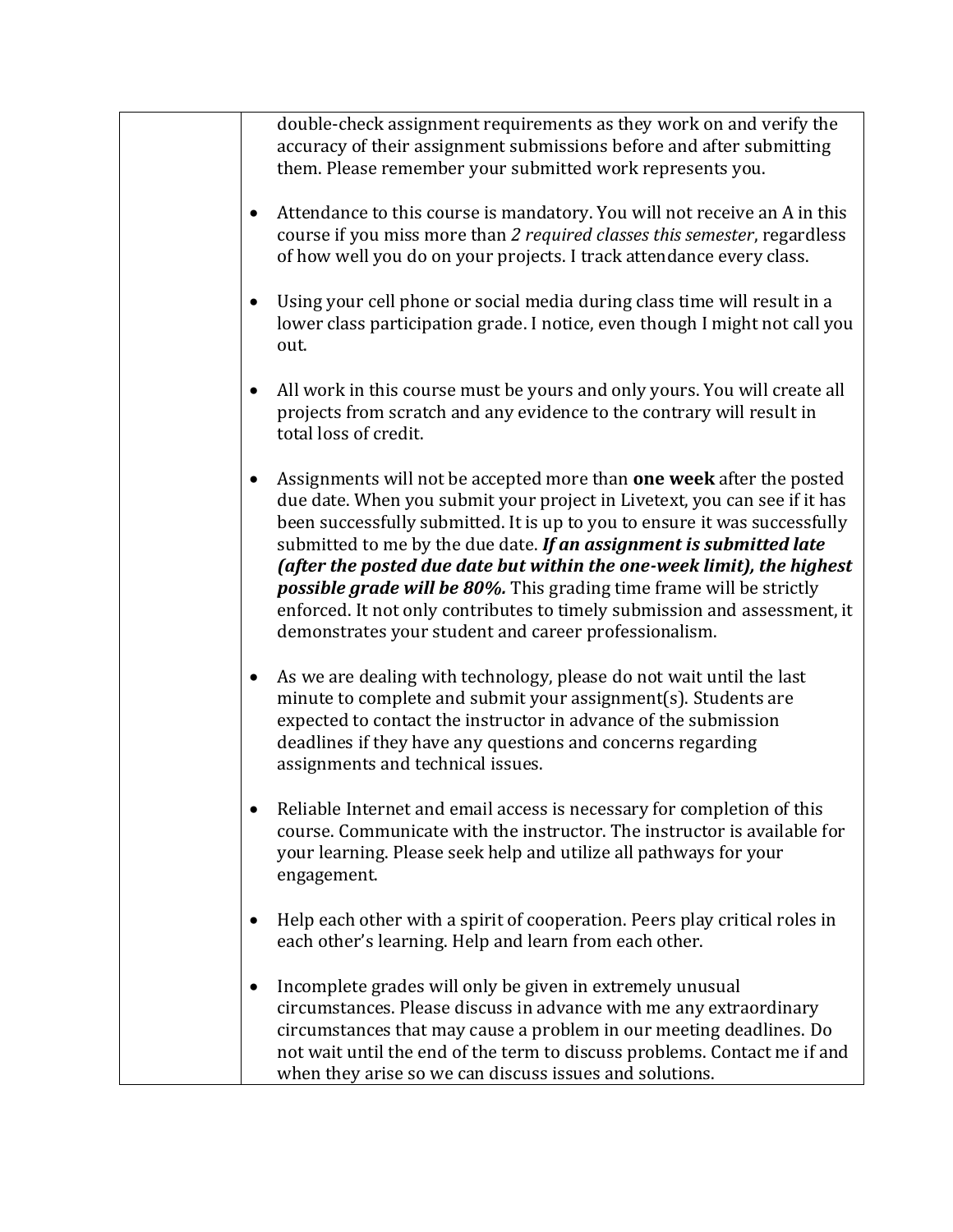| Course<br>Activities<br>Outline of<br>Course<br>Content            | Student learning will take the form of but is not limited to the following:<br>Technology projects<br>Reflection to readings, class presentations, and technology projects<br>٠<br>Readings<br>$\bullet$<br>Reviewing and researching online resources<br>٠<br>Class presentations<br>Foundations of technology integration<br>$\bullet$<br>Enhancing communication and collaboration<br>$\bullet$                                                                                                                                                                                                                                                                                                                                                    |
|--------------------------------------------------------------------|-------------------------------------------------------------------------------------------------------------------------------------------------------------------------------------------------------------------------------------------------------------------------------------------------------------------------------------------------------------------------------------------------------------------------------------------------------------------------------------------------------------------------------------------------------------------------------------------------------------------------------------------------------------------------------------------------------------------------------------------------------|
|                                                                    | Enhancing creativity and innovation<br>٠<br>Enhancing critical thinking and problem solving                                                                                                                                                                                                                                                                                                                                                                                                                                                                                                                                                                                                                                                           |
| Assessment<br>and<br>Evaluation<br>of Content<br>and<br>Activities | <b>Course assignments</b><br>Attendance & participation: 100 (-15 points per class missed)<br>٠<br>Legal, ethical, safe use of technology quiz: 50<br>٠<br>Google Educator certification: 50<br>$\bullet$<br>Concept mapping 50<br>$\bullet$<br>Online Teaching and Learning: 50<br>$\bullet$<br>Final professional website with technology projects: 100<br>$\bullet$<br>Electronic whiteboard project (group): 100<br>$\bullet$<br>Digital storytelling: 100<br>$\bullet$<br>Filming and Editing Digital Video: 100<br>$\bullet$<br>Multimedia Presentation: 100<br>Total: 800                                                                                                                                                                      |
| Diversity<br>Concerns                                              | The College of Education recognizes that society is a unique mixture of<br>diverse individuals. Diversity encompasses issues of gender, race, age,<br>ethnicity, socioeconomic status, sexual orientation, ability, color, country of<br>origin and more. The COE values and respects the diversity of individuals<br>and seeks to prepare students who will be capable of working effectively<br>with individuals of varying characteristics.<br>The COE will seek to provide learning experiences, both within and outside<br>of the classroom, that will foster understanding and appreciation of<br>diversity in our students and will provide strategies to help students work<br>effectively with diverse individuals in professional settings. |
| Standard<br>Additional<br>Elements                                 | <b>Honor Code</b><br>All students are expected to abide by the requirements of the Georgia                                                                                                                                                                                                                                                                                                                                                                                                                                                                                                                                                                                                                                                            |
|                                                                    | College & State University Honor Code as it applies to all academic work at<br>the University. Failure to abide by the Honor Code will result in serious                                                                                                                                                                                                                                                                                                                                                                                                                                                                                                                                                                                              |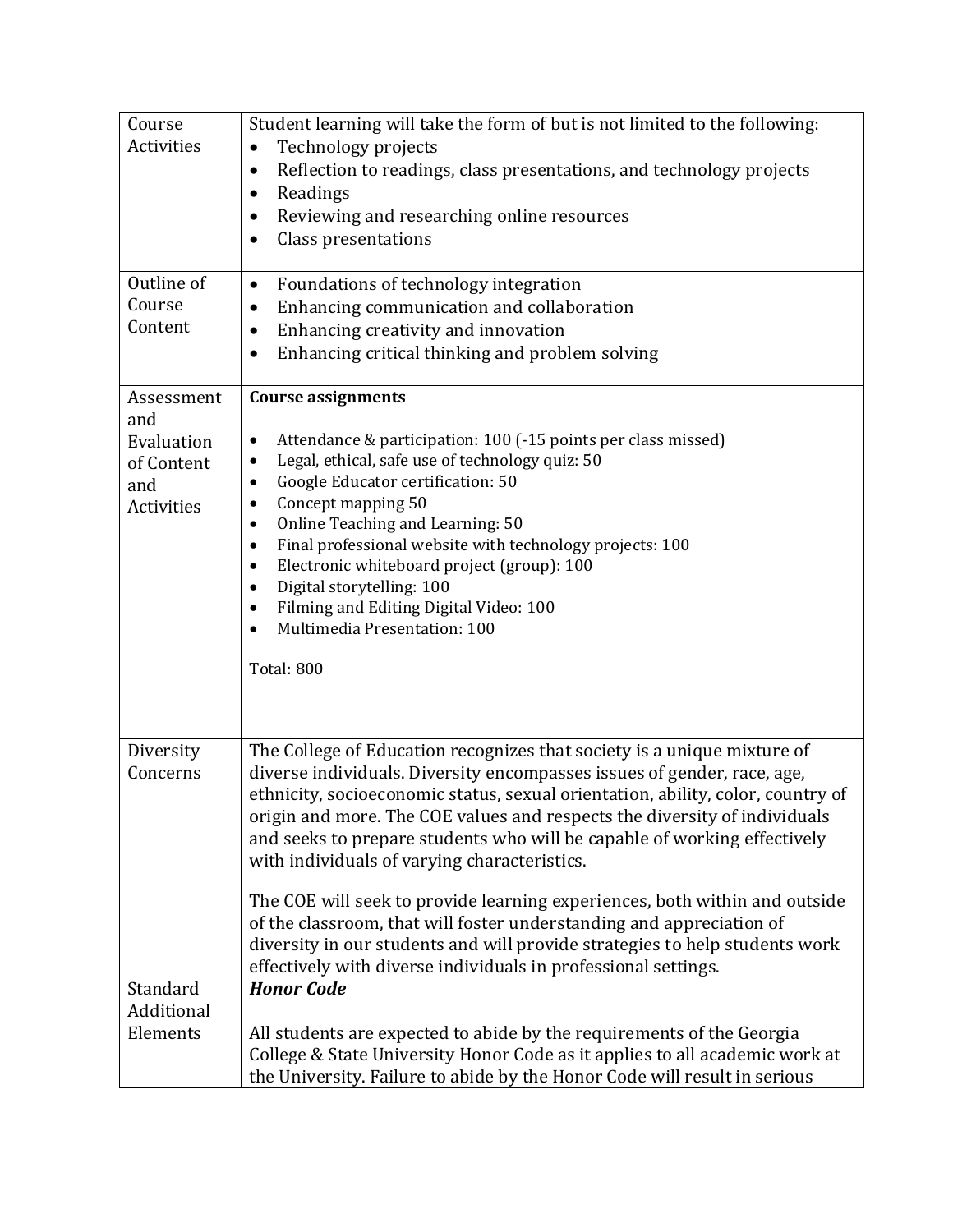penalties. The Honor Code may be found at: <http://www.gcsu.edu/studentlife/handbook/code.htm>

## *Request for Modifications*

If you have a disability as described by the Americans with Disabilities Act (ADA) and the Rehabilitation Act of 1973, Section 504, you may be eligible to receive accommodations to assist in programmatic and physical accessibility.

Disability Services, a unit of the GCSU Office of Institutional Equity and Diversity, can assist you in formulating a reasonable accommodation plan and in providing support in developing appropriate accommodations to ensure equal access to all GCSU programs and facilities. Course requirements will not be waived, but accommodations may assist you in meeting the requirements.

For documentation requirements and for additional information, we recommend that you contact Disability Services located in Maxwell Student Union at 478-445-5931 or 478-445-4233.

## *Fire Drills*

Fire drills will be conducted annually. In the event of a fire alarm, students will exit the building in a quick and orderly manner through the nearest hallway exit. Learn the floor plan and exits of the building. Do not use elevators. If you encounter heavy smoke, crawl on the floor so as to gain fresh air. Assist disabled persons and others if possible without endangering your own life.

For more information on other emergencies, please visit:

<http://www.gcsu.edu/emergency/actionplanmain.htm>

## *Religious Observance Policy*

Students are permitted to miss class in observance of religious holidays and other activities observed by a religious group of which the student is a member without academic penalty. Exercising of one's rights under this policy is subject to the GC Honor Code. Students who miss class in observance of a religious holiday or event are required to make up the coursework missed as a result from the absence. The nature of the make-up assignments and the deadline for completion of such assignments are at the sole discretion of the instructor. Failure to follow the prescribed procedures voids all student rights under this policy.

*Student Opinion Surveys*